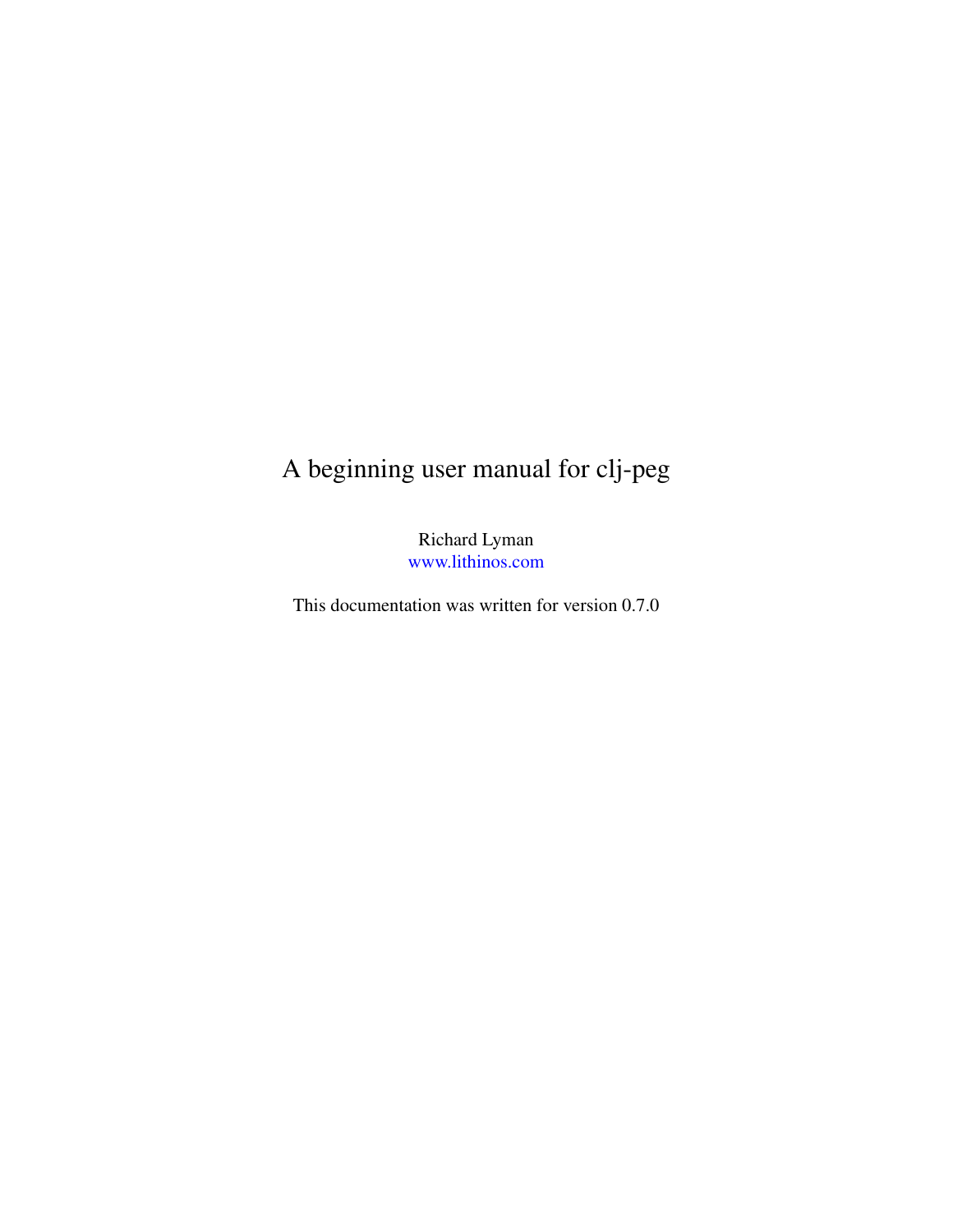This manual is written for those who are comfortable developing in Clojure, and who may or may not be comfortable with parsing, lexing, or grammar construction. You should not need to have an advanced degree to understand this manual.

I have written each section as tightly as I could, providing for shorter and more numerous sections. If you're unsure where to start, simply start reading from the very beginning and continue. Each section will flow into the next and should progress nicely. If there are parts where my explanations leave you confused, please let me know.

If you're familiar with terms such as AST or non-greedy consumption you should skip along on the section titles and skim the code until you find something new. If there are parts that you find ambiguous, please let me know.

Either way, I hope this manual helps you to get up to speed as quickly as you want. I also hope that you become effective in using the cli-peg library and that that effectiveness will encourage you to share your PEGs with others.

## **Overview**

When you use a PEG you can create a set of functions that are able to parse input. The specific pattern of input that those functions parse is defined in the rules of the PEG you create<sup>[1](#page-1-0)</sup>. Starting with a PEG as defined in Listing [1,](#page-1-1) we can use the functions it creates to process the input "bbb" as a String. This PEG accepts a string with one or more b's and nothing else.

```
(make-parser {
     :main simple-parser
     :doc "This is a simple grammar."
     :rules (
           A \leftarrow [ (+ B) \\mbox{\tt B} \mbox{\tt <} - \mbox{\tt "b"}) \mbox{\tt })
```
Listing 1: A simple PEG defined in clj-peg

When the newly created functions have finished processing the input "bbb", they return a structure that describes the input, and this is traditionally referred to as an AST (Abstract Syntax Tree). This result of parsing the input is shown in Listing [2.](#page-1-2) You can see that the data structures used in the result closely match the data structures used in the grammar.

The way the macro make-parser works allows you to treat a grammar definition like any other data structure. If you share your grammar, I'd recommend simply tying it to some symbol using def, and allowing those who use it to eval the related symbol. This gives your users the opportunity of tweaking your grammar to fit their needs. There are more details about the process of tweaking a grammar in later sections.

<span id="page-1-2"></span>

| $\{ : A$ |                                  |  |  |  |
|----------|----------------------------------|--|--|--|
|          |                                  |  |  |  |
|          |                                  |  |  |  |
|          | $\{\cdot \text{B} \text{ "b"}\}$ |  |  |  |
|          | $\{\cdot \text{B} \text{ "b"}\}$ |  |  |  |
|          | $\{B, B, W\}$                    |  |  |  |
|          |                                  |  |  |  |
|          | {:Empty true}                    |  |  |  |
|          |                                  |  |  |  |
|          |                                  |  |  |  |

Listing 2: The result of applying the parser generated from the grammar in Listing [1](#page-1-1) on the input "bbb"

### Setup

To start getting our hands dirty with clj-peg we'll need to install it. There really isn't much to installing clj-peg, just download either the JAR file or the ZIP file and make sure that the contained .clj or .class files are on your classpath. For a more complete walkthrough on setting up a Clojure project, I wrote [a post with details on my typical setup.](http://www.lithinos.com/Compiling-Clojure-Applications-and-Libraries-Round-2.html) Using that typical setup, I'd place the clj-peg.jar file in the dst/lib folder.

After the clj-peg files are on the classpath, you can use the library in several ways. For this manual, we'll be including code through the :use reference in the ns macro. Our main file will look like Listing [3](#page-1-3) to begin with.

```
(ns com.company.project.main
   (:gen-class)
   (:use (com.lithinos.clj-peg
         core string-wrapper)))
(defn -main [& args]
   (println "Works"))
```
Listing 3: Using clj-peg code

For help with the commands to compile and run a Clojure application, I'd again refer you to [my post with details](http://www.lithinos.com/Compiling-Clojure-Applications-and-Libraries-Round-2.html) [on my typical setup](http://www.lithinos.com/Compiling-Clojure-Applications-and-Libraries-Round-2.html) that includes very simple Ant scripts. You should easily be able to understand what needs to happen when compiling or running a Clojure application, and should easily be able to integrate that process into your own build approach if you choose to not use those Ant scripts.

#### Examples

I'm going to provide some examples in the following sections, but there are a few explanations that come first. In any clj-peg definition, the three items to notice are the main function, the doc string, and the rules. The main function is set to math, which is what you'll call to use the parser. The doc string is what accompanies the resulting main function. The rules, commonly referred to as productions, define the different non-terminals and terminals as well as how they're joined to form all of the possible combinations of input that can be parsed.

Rules, in clj-peg, use operators and delimiters to combine non-terminals. If you are familiar with PEG grammars in general, you'll find that these fit the basic definition. All of the

<span id="page-1-0"></span> $^{\rm 1}$  Note that I'm making a distinction between input pattern and input type. While the pattern of input that can be processed is defined as shown in Listing [1,](#page-1-1) the type is not necessarily defined. Specifically, clj-peg doesn't care what type of input you provide since it must be wrapped in a certain way. That specific way supports an interface between the generated parsing code and some input type.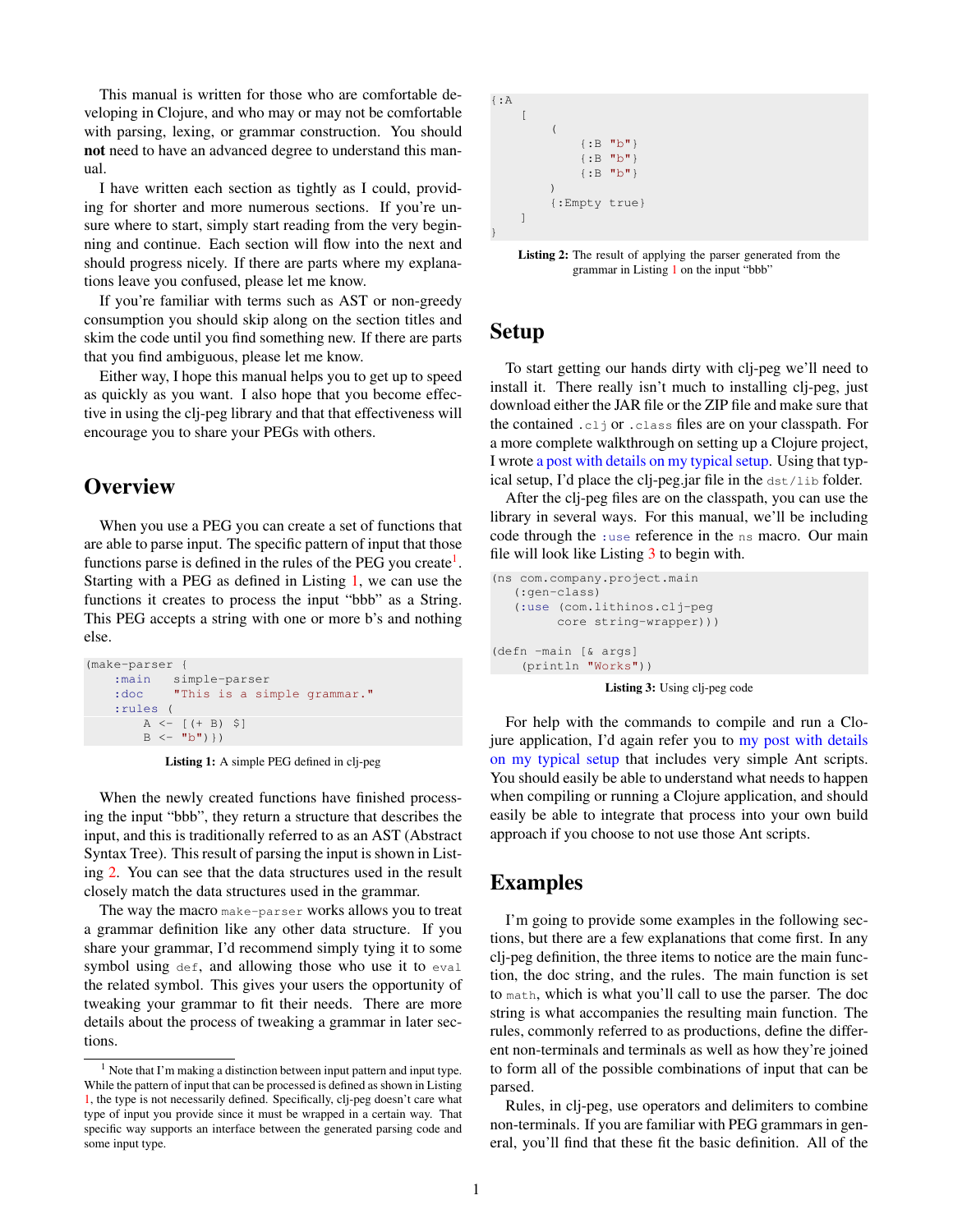|                      | Sequence $[A B]$ The parser must consume A first,<br>and that must be followed by con-<br>suming B.                                |
|----------------------|------------------------------------------------------------------------------------------------------------------------------------|
|                      | Ordered choice $( AB )$ The parser must either consume A<br>or B, and the parser must try A first,<br>followed by trying B.        |
| Zero or more $(* A)$ | The parser must greedily consume.<br>zero or more of A.                                                                            |
|                      | One or more $(+ A)$ The parser must greedily consume<br>at least one, and will greedily con-<br>sume more than one of A if it can. |
|                      | One or none $(2 \text{ A})$ The parser must consume one of A<br>if it can.                                                         |
|                      | And predicate $(\& A)$ The parser must be able to con-<br>sume A and must <i>not</i> consume A.                                    |
|                      | Not predicate $(3, 4)$ The parser must not be able to con-<br>sume A.                                                              |
|                      |                                                                                                                                    |

<span id="page-2-0"></span>Table 1: Operators and delimiters for combining non-terminals and terminals in a clj-peg definition.

provided combinations are shown in Table [1.](#page-2-0) These delimiters and operators follow Clojure data structures and function calls.

## Simple Example

We're going to be developing a grammar that parses simple mathematical operations. For now we'll only support positive whole integers as operands, and we'll only support addition and subtraction as operators. The entire result<sup>[2](#page-2-1)</sup> can be seen in Listing  $5$ , so let's look at the grammar tied to the symbol  $\sigma$ .

In this specific definition, the non-terminals are Expr, Sum, and Value and the terminals are Num, and SumOp. Notice use of the Clojure reader macro for Patterns in the terminals Num, and SumOp. Currently, there is a validating grammar included in the core files which should help you write your grammars.

Writing an interpreter for this simple grammar is fairly easy. Each non-terminal that is part of an AST has the form {:Non-Terminal <body>}. There is only one key/value pair in the map, the key will be based on the non-terminal, and the body will match the grammar in structure and use of RHS combinations. Let's look at the result from the grammar in Listing [5](#page-2-2) and apply it to the expression "1+2-3". The resulting AST is shown in Listing [4.](#page-2-3)

Interpreting this AST can be approached by defining a function for selected non-terminals. We'll define functions for the non-terminal mappings Expr, Sum, and Value. We won't bother with Empty, since, in this case, it doesn't matter. The non-terminals SumOp and Num are easily handled inside Value and Sum. The complete code is shown in Listing [5.](#page-2-2)

```
{:Expr [
   {:Sum [
      {:Value {:Num "1"}}
       (
          [{:SumOp "+"} {:Value {:Num "2"}}]
          [{'sumOp " - "} {'svalue {':Num "3"}}])
   ]}
   {:Empty true}
]}
```
<span id="page-2-2"></span>(ns com.company.project.main

Listing 4: The AST from the grammar in Listing [5](#page-2-2) applied to  $"1+2-3"$ 

```
(:gen-class)
  (:use (com.lithinos.clj-peg
     core string-wrapper)))
(def g '(make-parser {
   :main math
    : doc "The characters +, and - are the only
            operators, and positive whole integers
            are the only operands."
   :rules (
       Expr \leftarrow [Sum \]
        Sum <- [Value (* [SumOp Value])]
       Value <- (| Num Expr)
       Num \leftarrow \#" [0-9]+"
        SumOp \leftarrow \#"( | + - ]") ))
(declare Expr-interpreter)
(defn Value-interpreter [ast]
  (let [ast (ast :Value)]
    (if (contains? ast :Expr)
      (Expr-interpreter ast)
      (Integer/parseInt (ast :Num)))))
(defn Sum-interpreter [ast]
 (let [ast (ast :Sum)]
   (reduce
     (fn [a b]
        (let [rater ((first b) :SumOp)
            rand (Value-interpreter (second b))]
          (if (= rater "+")(+ a rand)
            (-a \text{ rand})))(Value-interpreter (first ast))
      (second ast))))
(defn Expr-interpreter [ast]
 (Sum-interpreter (first (ast :Expr))))
(eval g)
(defn -main [& args]
  (let [input "1+2-3"
        valid-struct (wrap-string input)
        ast (math valid-struct)
        answer (Expr-interpreter ast)]
   (println input "=" answer)))
```
Listing 5: A simple example

<span id="page-2-1"></span><sup>&</sup>lt;sup>2</sup> If we were to distribute this code we would not use : gen-class, or have a main method, or call eval on the grammar.